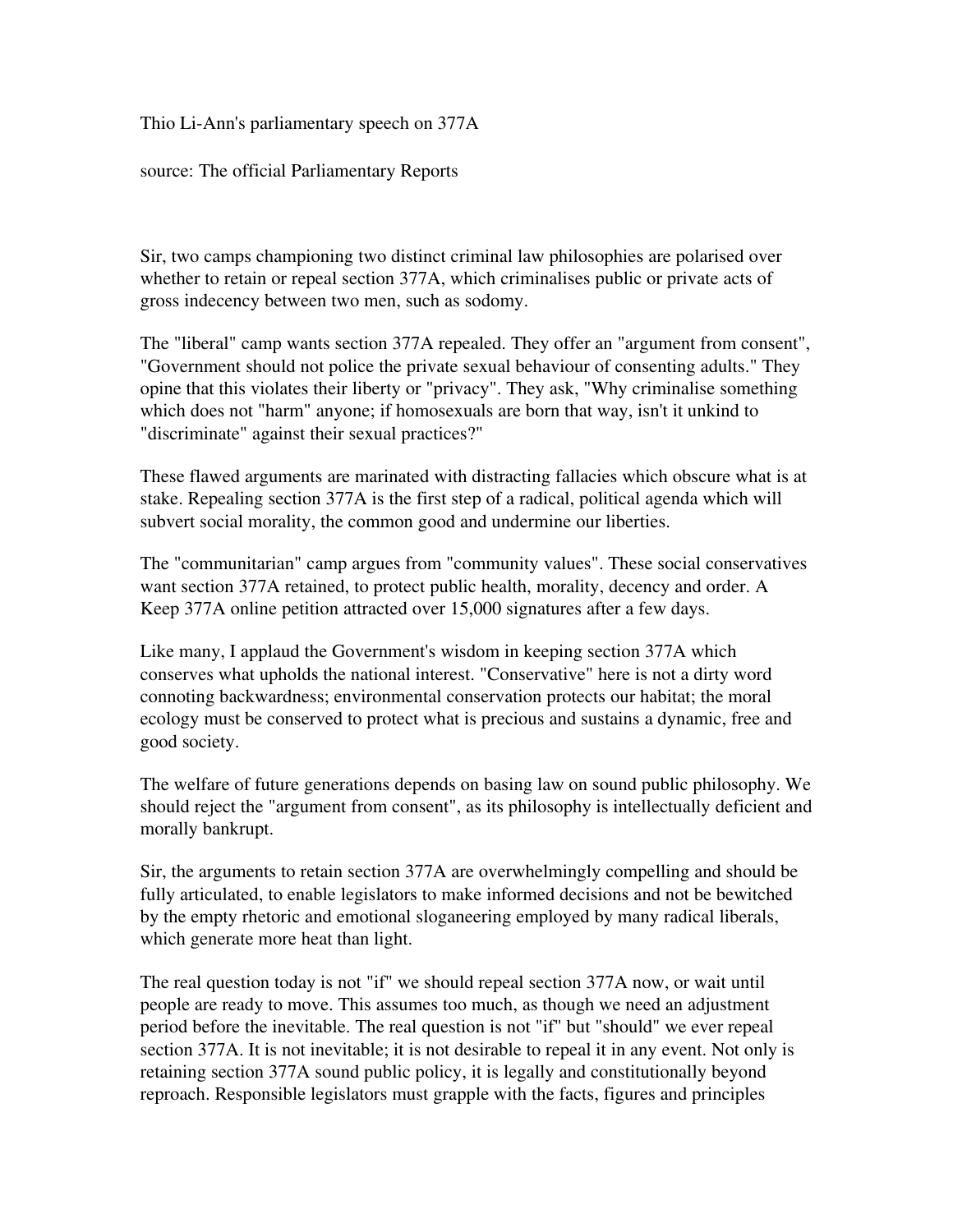involved; they cannot discount the noxious social consequences repeal will bring.

\*

Debate must be based on substance and not sound-bites. Let me red-flag **four red** herrings.

First, to say a law is archaic is merely chronological snobbery.

Second, we cannot say a law is "regressive" unless we first identify our ultimate goal. If we seek to ape the sexual libertine ethos of the wild wild West, then repealing section 377A is progressive. But that is not our final destination. The onus is on those seeking repeal to prove this will not harm society.

Third, to say a law which criminalises homosexual acts because many find it offensive is merely imposing a "prejudice" or "bias", boldly assumes that no reasonable contrary view exists. This evades debate. The liberal argument which says sodomy is a personal choice, private matter and "victimless crime" merely asserts this. It rests precariously on an idiosyncratic notion of "harm". But "harm" can be both physical and intangible; victims include both the immediate parties and third parties. What is done in "private" can have public repercussions.

Fourth, legislators are urged to be "open-minded" and decriminalise sodomy. However, like an open mouth, an open mind must eventually close on something solid. Legislators are urged to be "objective" and to leave their personal subjective beliefs at home, especially if they hold religious views that homosexuality is abhorrent. This demand for objectivity is intellectually disingenuous, as there is no neutral ground, no "Switzerland of ambivalence" when we consider the moral issues related to section 377A, which require moral judgment of what is right and wrong - not to take a stand, is to take a stand! As all law has a moral basis, we must consider which morality to legislate. Neither the majority or minority is always right, but there are fundamental values beyond fashion and politics which serve the common good. Religious views are part of our common morality. We separate "religion" from "politics", but not "religion" from "public policy". That would be undemocratic. All citizens may propose views in public debate, whether influenced by religious or secular convictions or both; only the Government can impose a view by law.

By the way, one does not have to be religious to consider homosexuality contrary to biological design and immoral; secular philosopher Immanuel Kant considered homosexuality "immoral acts against our animal nature", which did not preserve the species and dishonoured humanity.

\*

The issues surrounding section 377A are about morality, not modernity or being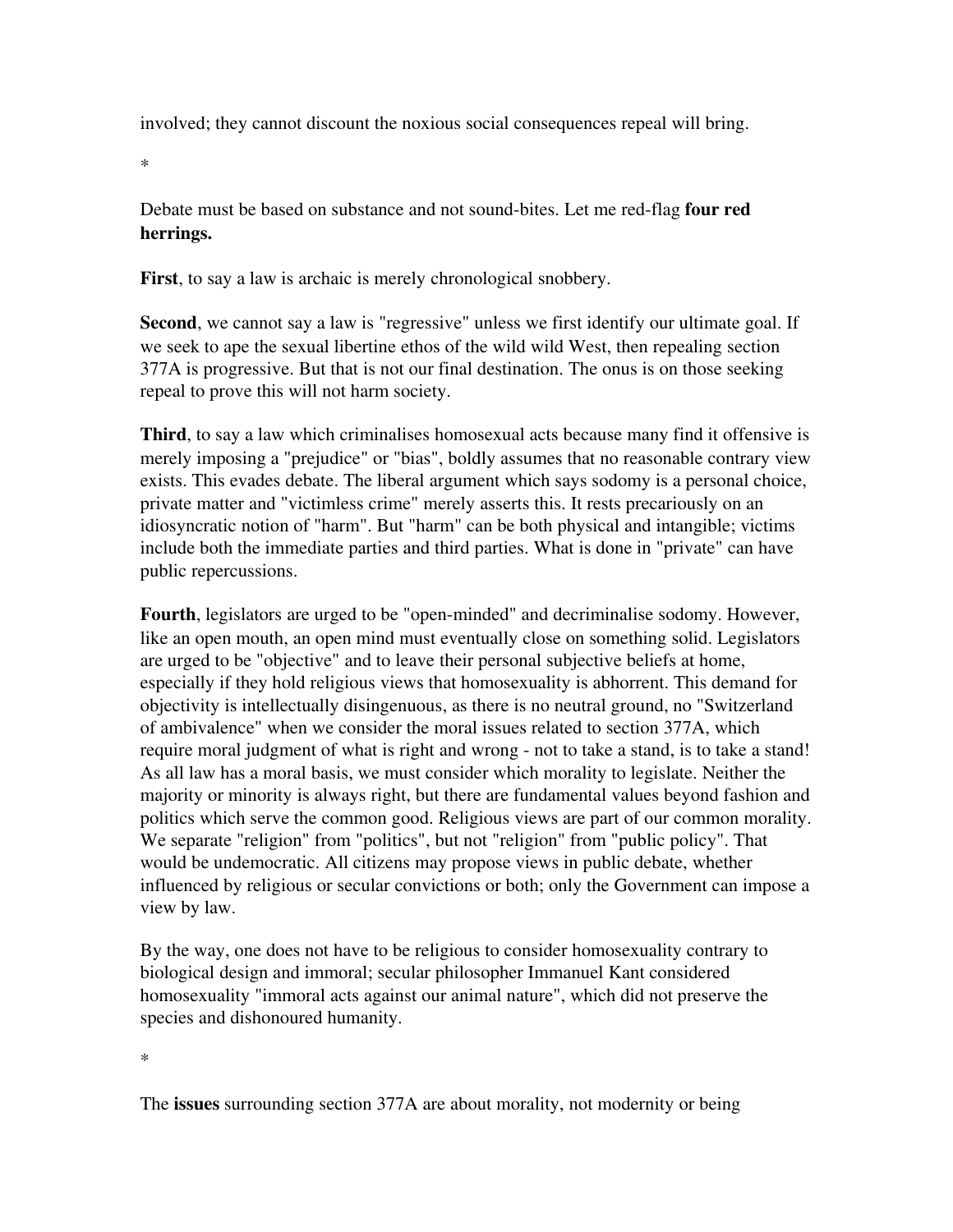## cosmopolitan.

What will foreigners think if we retain 377A? Depends on which foreigner you ask. Many would applaud us! Such issues divide other societies as well! A group of Canadians were grieved enough to issue an online apology to the world "for harm done through Canada's legalisation of homosexual marriage", urging us not to repeat their mistakes. These debates are not closed locally or globally. Singapore is an independent state, we can decide our own laws; we have no need of foreign or neo-colonial moral imperialism in matters of fundamental morality.

Sir, there are no constitutional objections to retaining 377A while decriminalising heterosexual oral and anal sex. Three legal points are worth making.

First, there is no constitutional right to homosexual sodomy. It is not a facet of personal liberty under Article 9. Nor is there a human right to homosexual sodomy though some like to slip this in under the umbrella of "privacy." Human rights are universal, like prohibitions against genocide. Demands for "homosexual rights" are the political claims of a narrow interest group masquerading as legal entitlements. Homosexual activists often try to infiltrate and hijack human rights initiatives to serve their political agenda, discrediting an otherwise noble cause to protect the weak and poor. You cannot make a human wrong a human right.

Second, while homosexuals are a numerical minority as a social fact, there is at law no such thing as "sexual minorities". Activists have coined this term to draw a beguiling but fallacious association between homosexuals and legally recognised minorities like racial groups. Race is a fixed trait. It remains controversial whether homosexual orientation is genetic or environmental, perhaps both. There are no ex-Blacks but there are ex-gays. The analogy between race and sexual orientation or preferred sexual preferences, is false. Activists repeat the slogan "sexual minority" ad nausem as a deceptive political ploy to get sympathy from people who don't think through issues carefully. Repetition does not cure fallacy.

Science has become so politicised that the issue of whether gays are "born that way" depends on which scientist you ask. You cannot base sound public philosophy on poor politicised pseudo "science".

Homosexuality is a gender identity disorder; there are numerous examples of former homosexuals successfully dealing with this. They claim a right of sexual reorientation. Just this year, two high profile US activists left the homosexual lifestyle, the publisher of Venus, a lesbian magazine, and an editor of Young Gay America. Their stories are available online. An article by an ex-gay in the New Statesmen this July identified the roots of his emotional hurts, like a distant father, overbearing mother and sexual abuse by a family friend; after working through his pain, his unwanted samesex attractions left. While difficult, change is possible and a compassionate society would help those wanting to fulfill their heterosexual potential. There is hope.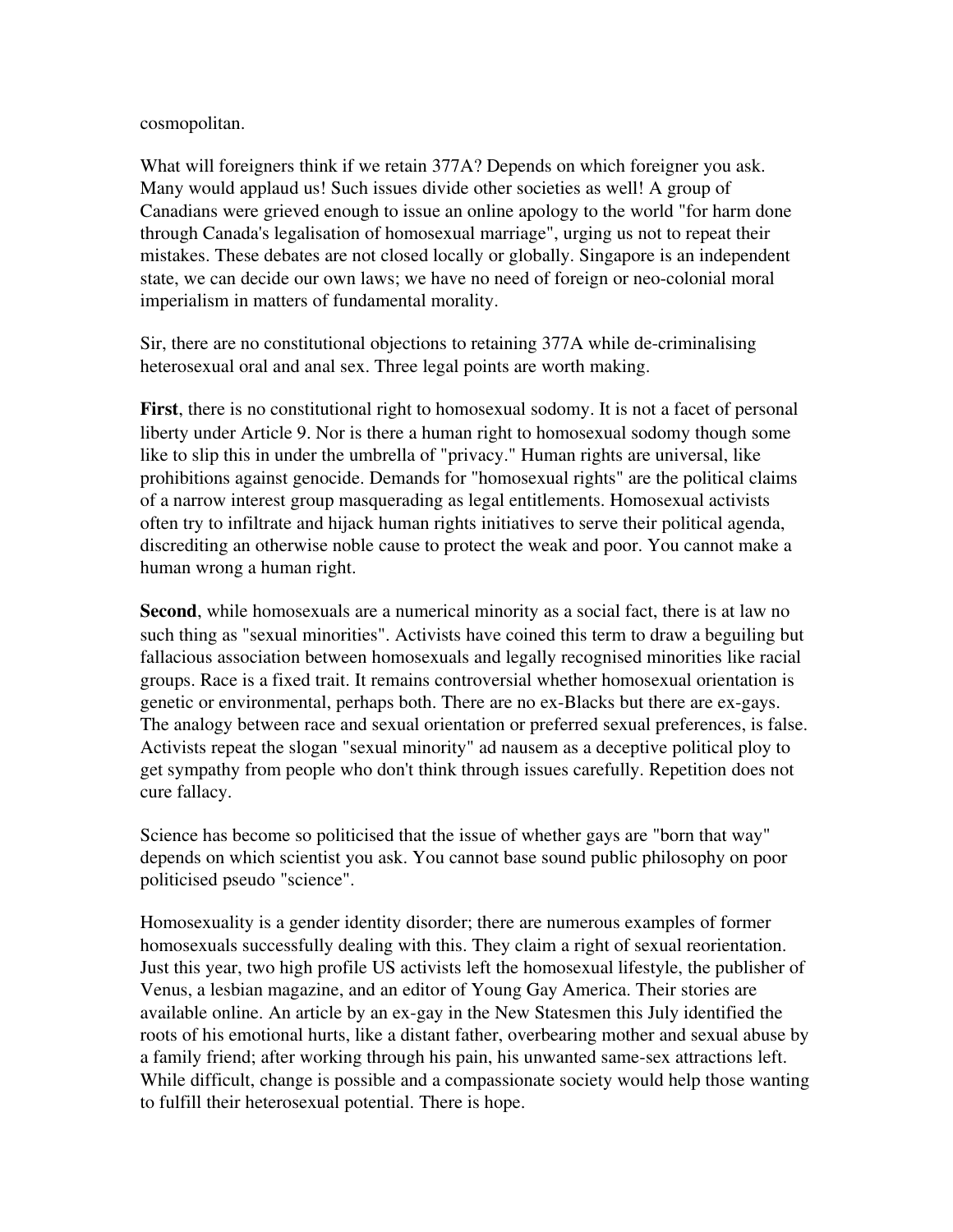Singapore law only recognises racial and religious minorities. Special protection is reserved for the poor and disadvantaged; the average homosexual person in Singapore is both well educated, with higher income, that is why upscale condo developers target them! Homosexuals do not deserve special rights, just the rights we all have.

"Sexual minorities" and "sexual orientation" are vague terms covering anything from homosexuality, bestiality, incest, paedophilia. Do all these minority sexual practices merit protection?

Third, 377A does not breach the Article 12 guarantee of equality. While all human persons are of equal worth, not all human behaviour is equally worthy. We separate the actor from the act. In criminalising acts, we consider their wrongfulness, the harmfulness and consequences on society.

Parliament has the power to classify; this involves a choice, like distinguishing murder and manslaughter. Classifications which satisfy the constitutional test of validity are called "differentiation"; only invalid classifications are called "discrimination". Criminalising same-sex sodomy but not opposite-sex sodomy is valid "differentiation". 377A does not target any specific actor; it would cover a heterosexual male experimenting with male sodomy.

Valid classifications must have a clear basis and be rationally related to a legitimate purpose. In serving public health and public morality, 377A passes constitutional muster with flying colours.

Sir, public health and safety is a legitimate purpose served by the 377A ban on homosexual anal and oral sex. Both these practices are efficient methods of transmitting sexual diseases and AIDs/HIV which are public health problems. These are not victimless crimes as the whole community has to foot the costs of these diseases.

Anal-penetrative sex is inherently damaging to the body and a misuse of organs, like shoving a straw up your nose to drink. The anus is designed to expel waste; when something is forcibly inserted into it, the muscles contract and cause tearing; fecal waste, viruses carried by sperm and blood thus congregate, with adverse health implications like "gay bowel syndrome", anal cancer. "Acts of gross indecency" under 377A also covers unhygienic practices like "rimming" where the mouth comes into contact with the anus. Consent to harmful acts is no defence, otherwise, our strong anti-drug laws must fall as it cannot co-exist with letting in recreational drugs as a matter of personal lifestyle choice.

Opposite-sex sodomy is harmful, but medical studies indicate that same-sex sodomy carries a higher price tag for society because of higher promiscuity and frequency levels. The New York Times reported that even informed homosexuals return to unsafe practices like bare-backing and bug-chasing after a health crisis wanes. A British Study showed that the legalisation of homosexual sodomy correlated with an upsurge of STDs among gays. Common sense tells us that with more acceptance, any form of consensual sexual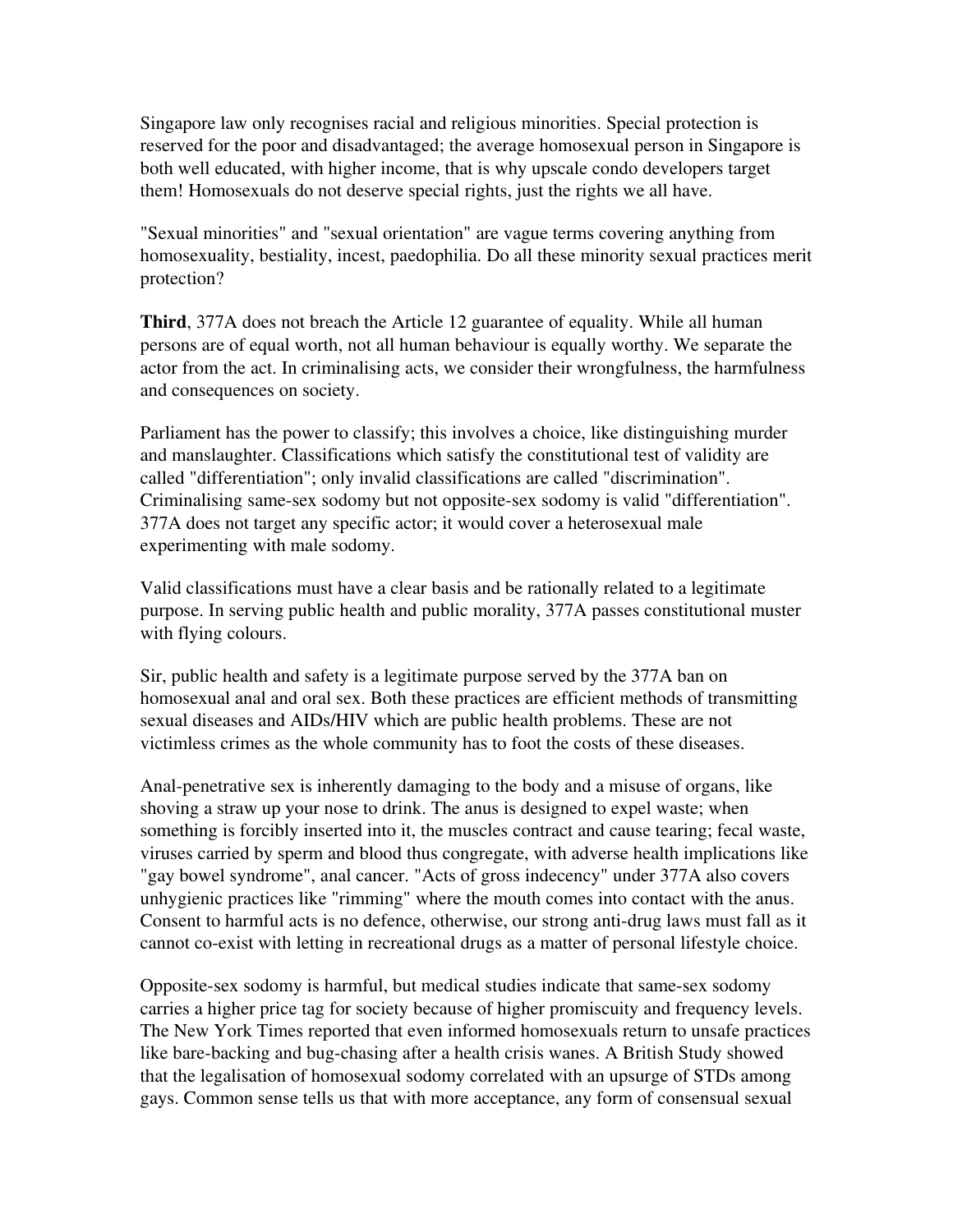behaviour increases. Sodomy laws have some deterrent effect.

It is rational for the state to target the most acute aspect of a problem. The legal issue is not whether the state should be concerned with heterosexual sodomy but it is reasonable to believe samesex sodomy poses a distinct problem. Medical literature indicates that gays have disproportionately higher STD rates, which puts them in a different category from the general public, warranting different treatment.

The onus rests on opponents of 377A to negate every conceivable basis for treating homosexual and heterosexual sodomy differently. They cannot, because classifications do not need to be perfect and can be underinclusive; valid classifications only need to 'go some way' to serve the legislative goal, which 377A clearly does.

Sir, the power to legislate morality is not limited to preventing demonstrable harm. The Penal Code now criminalises the wounding of both religious and racial feelings. 377A serves public morality; the argument from community reminds us we share a way of life which gives legal expression to the moral repugnancy of homosexuality. Heterosexual sodomy, unlike homosexual sodomy, does not undermine the understanding of heterosexuality as the preferred social norm. To those who say that 377A penalises only gays, not lesbians, note there have been calls to criminalise lesbianism too.

Public sexual morality must buttress strong families based on faithful union between man and wife, the best model for raising children. The state should not promote promiscuity nor condone sexual exploitation. New section 376D criminalises the organisation of child sex tours. Bravo!

The "argument from consent" says the State should keep out of the bedroom, to safeguard "sexual autonomy". While we cherish racial and religious diversity, sexual diversity is a different kettle of fish. Diversity is not license for perversity. This radical liberal argument from consent is pernicious, a leftist philosophy based on radical individualism and radical egalitarianism. It is unworkable because every viable moral theory has limits to consent.

Radical individualism would demand decriminalising consensual adult incest; but the Penal Code is not based on consent as section 376F reflects. The State has always retained an interest in regulating conduct in the bedroom - the issue is which type?

Radical egalitarianism applied to sexual morality says the state should not morally distinguish between types of consensual sex. It exudes a false neutrality but actually sneaks in a substantive philosophy: Hedonism which breeds narcissism. This extols satisfying desire without restraint as a matter of autonomy. But some desires are undesirable, harming self and society.

The argument from consent ultimately celebrates sexual libertine values, the fruit of which is sexual licentiousness, a culture of lust, which takes, rather than love, which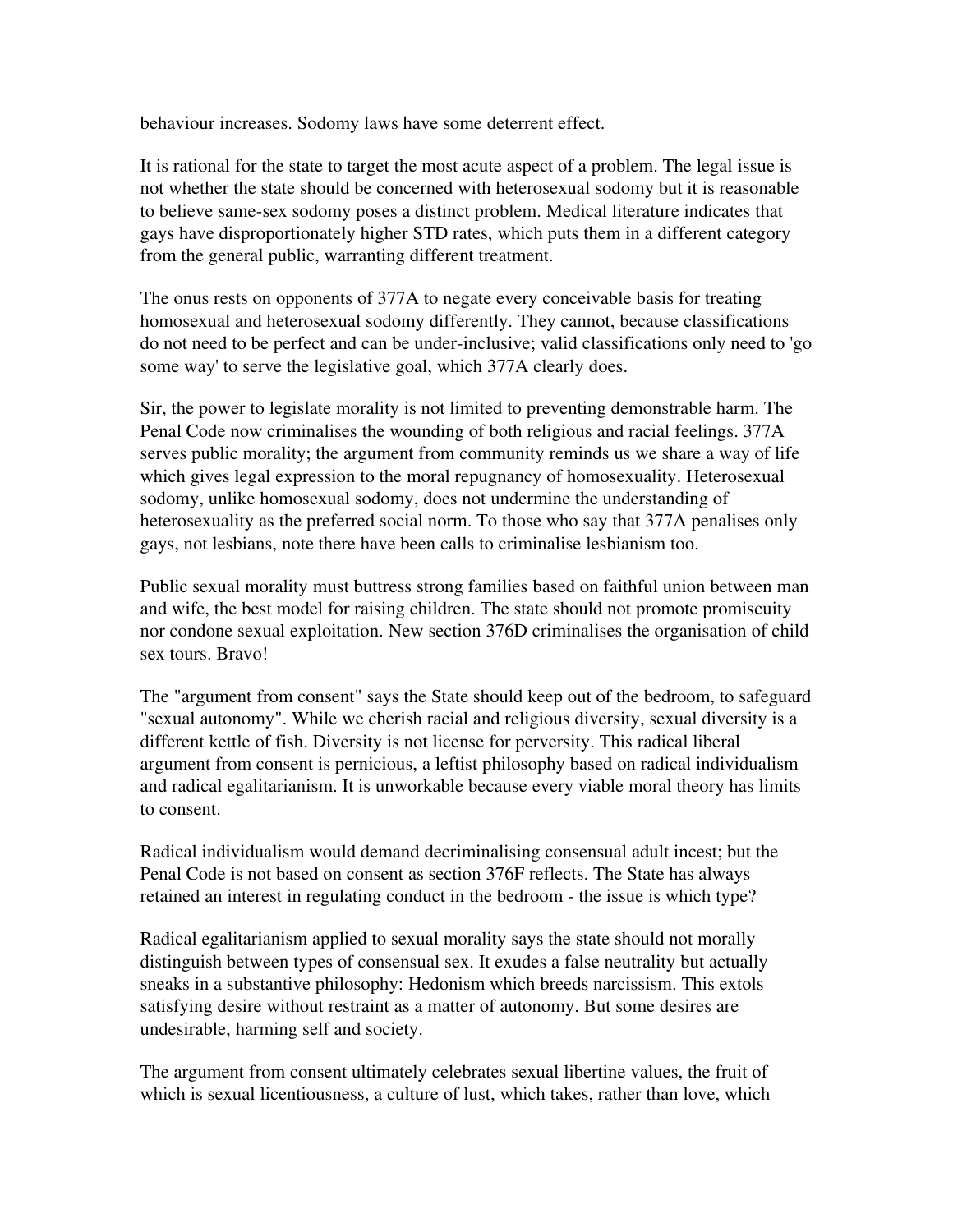gives. This social decline will provoke more headlines like a 2004 Her World article called: "Gay guy confesses: I slept with 100 men, one of them could be your hubby." What about the broken-hearted involved? If you argue from consent, how can you condemn any form of sexual self-expression, no matter how selfish or hurtful? No man is an island. Ideas, embodied in laws, have consequences. Do not send the wrong message. Clearly, the issues raised in the Petition fall apart on rigorous analysis.

Sir, Government policy is not to pro-actively enforce 377A. Some argue that just keeping this law on the books will erode the rule of law. I disagree. It is not turning a blind eye on the existence of homosexuals here; it is refusing to celebrate homosexuality while allowing gays to live quiet lives. This is prudent, as enforcing "bedroom" offences is difficult and such powers must be used judiciously.

We have other hard-to-police laws which embody communal standards of decency, such as laws against nudity visible to the public eye, even if you are at home. Law is a moral teacher and makes a moral statement; six years ago, Singapore symbolically blocked access to 100 Internet porn sites, as a "statement of our values." We value our values, while remaining realistic. A non pro-active policy does not mean 377A will never be enforced, who knows what another season may require? Policies can change.

Sir, citizens are not just concerned with the rule of law but with the rule of good law. Laws which violate core moral values will alienate many and bring the system into disrepute. Indeed, many citizens see keeping 377A as evidence the Government is defending the right moral values, which lends legitimacy.

Sir, it is true that not all moral wrongs, such as adultery, are criminalised; yet they retain their stigma. But adulterers know they done wrong and do not lobby for toleration of adultery as a sexual orientation right.

\*

Conversely, homosexual activists lobby hard for a radical sexual revolution, waging a liberal fundamentalist crusade against traditional morality. They adopt a step-by-step approach to hide how radical the agenda is. Liberals never ask: what happens next if you repeal 377A? Responsible legislators must see the big picture.

Pro-gay academics identify **five main steps** in this agenda in foreign country studies.

Step 1: repeal laws criminalising homosexual sex. They consider this pivotal to advancing the homosexual agenda. Why? Without this, they cannot advance in the public sphere or push for government funding and support for special programmes, such as the New York Gay High School. Governments do not promote criminal activities. You need to change the criminal law before changing civil law.

But decriminalising sodomy is only "bing shan yi jiao", the tip of the iceberg, 12\% of an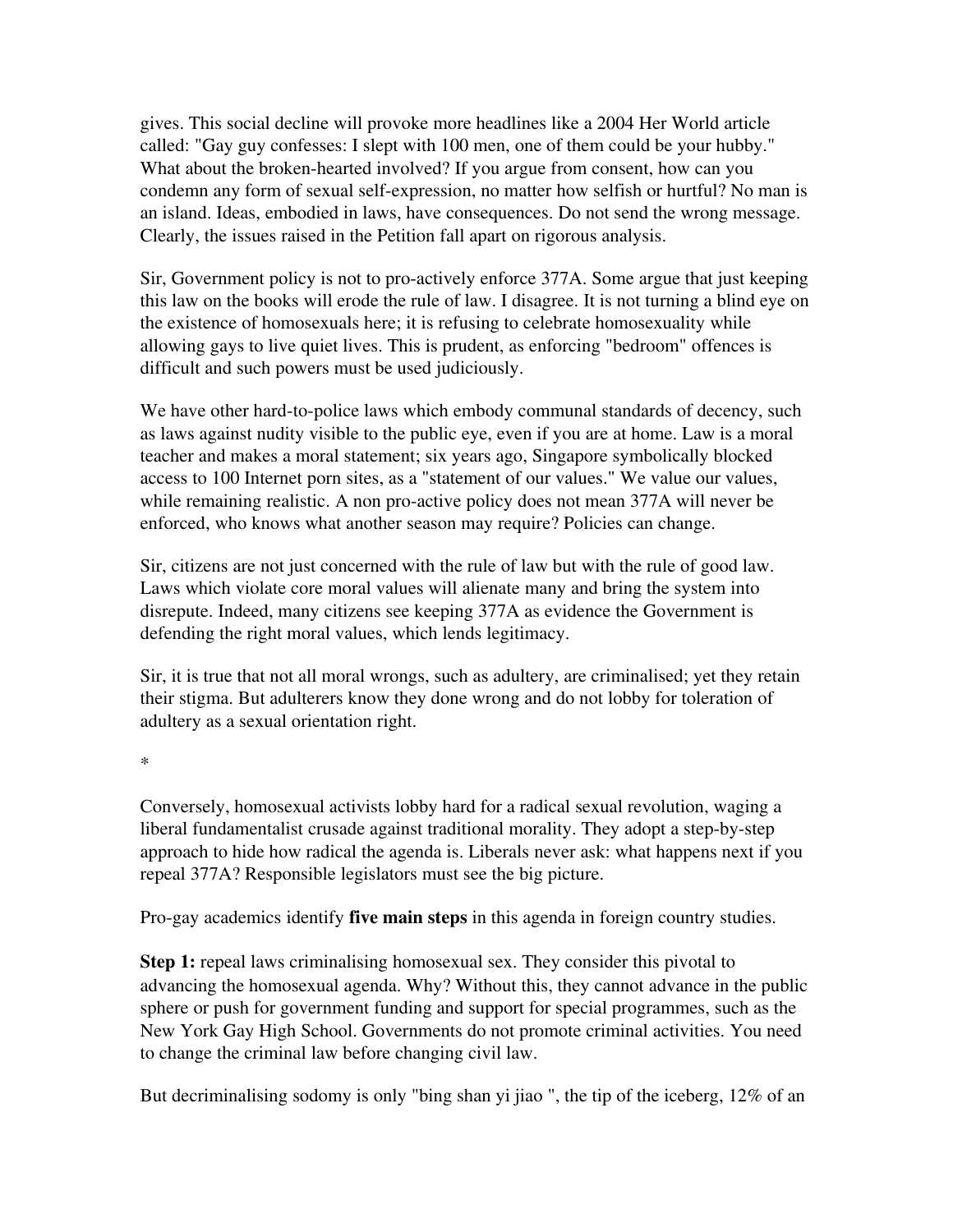ice mass. We must see what lies beneath the water to avoid a Titanic fate.

Step 2 is to equalise the age of consent for heterosexual and homosexual sex; in some countries, this is as low as 13. Do we want to expose Secondary 1 boys to adult sexual predators? To be sexually creative?

Step 3 is to prohibit discrimination based on "sexual orientation". But would this not include all sexual behaviour? "Sex before 8 or else it's too late", is the motto of the North American Man Boy Love Association. Should we judge paedophilia or be relativist and promote "anything goes" sexual experimentation?

Sir, to protect homosexuals, some countries have criminalised not sodomy, but opposition to sodomy, making it a "hate crime" to criticise homosexuality. This violates freedom of speech and religion; will sacred texts that declare homosexuality morally deviant, like the Bible and Quran, be criminalised? Social unrest beckons. Such assaults on constitutional liberties cannot be tolerated.

**Steps 4 and 5** relate to legalising same-sex marriage and child adoption rights. This subverts both marriage and family, which are institutions homosexuals seek to redefine beyond recognition. Will MOE then commission a book copying the American, "Heather has 2 mummies" called "Ah Beng has 2 daddies"? What if parents disagree with their kids studying homosexual propaganda?

Is legalising same-sex marriage progressive? It is if you want a genderless planet where "husband" and "wife" are considered discriminatory terms, to be replaced by "spouse". We want to be able to say, Majulah Singapura, not Mundur Singapura!

Repealing 377A will further batter the institution of "marriage" which we must bolster! This is because the arguments raised to challenge a distinction between heterosexual and homosexual sodomy, equally apply to challenge legal distinctions between lawful heterosexual marriage between man and wife and unlawful homosexual unions.

To reinforce the moral foundations of a pro-family policy that permits only heterosexuals to marry, it is permissible to differentiate between heterosexual and homosexual sodomy. To say that section 377A discriminates is effectively to say that marriage laws discriminate and are unconstitutional.

Legalising sodomy would set a bad example; by signalling approval, it may change both attitude and conduct; coupled with sexual hedonism, it makes a mockery of strong family values. Section 377A helps to protect against this harm.

Academic supporters of the homosexual agenda, like my colleague Michael Hor, argued online that even if section 377A was not enforced, discriminatory policies against homosexuals could be built on the logic of its existence. But taking his logic, repealing section 377A would mean the Government would be less able to resist claims for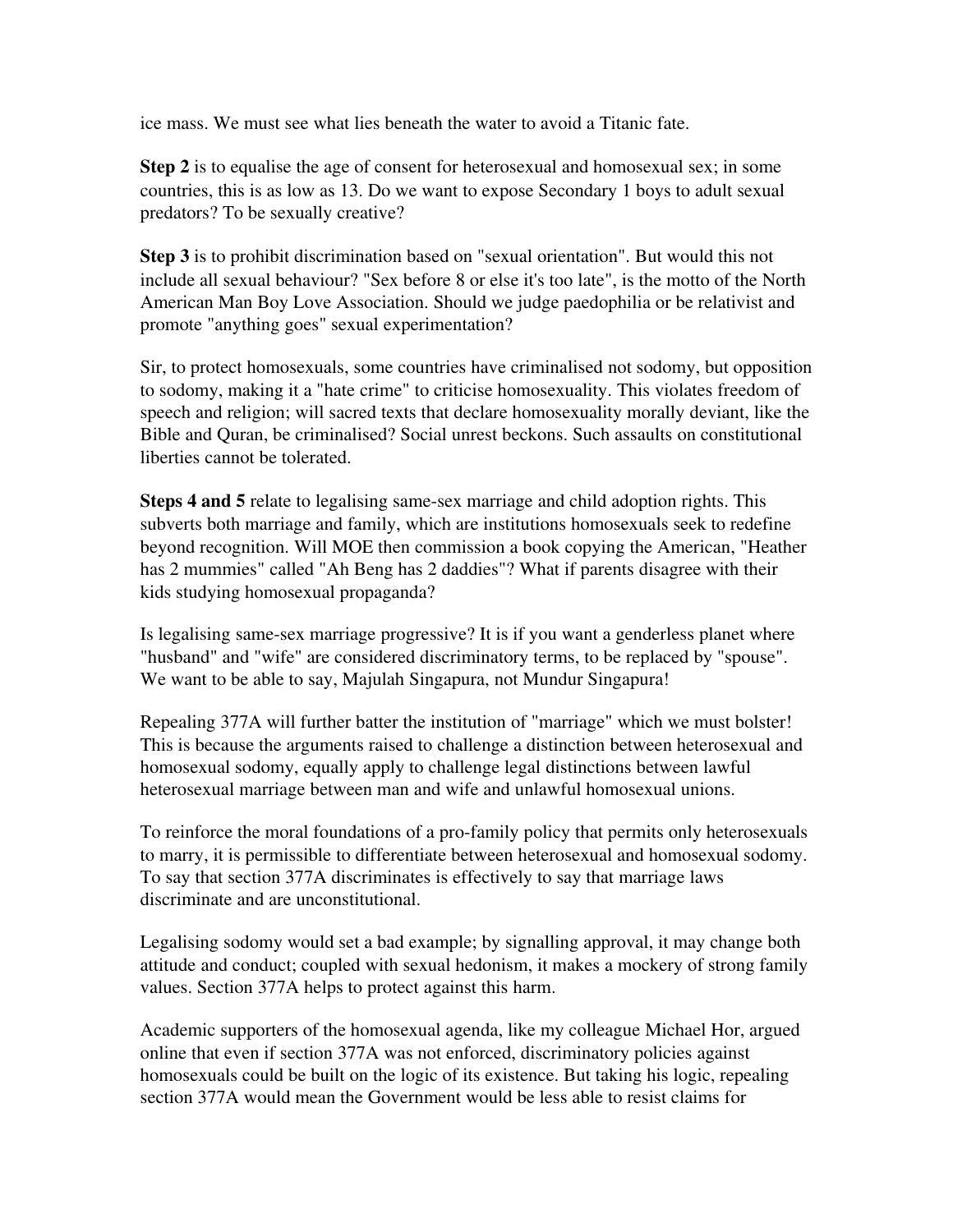homosexual marriage or for promoting homosexuality as a desirable lifestyle in schools, as this would be "discriminatory". These foreign developments warn us that the advance of the homosexual agenda here is not remote.

To slouch back to Sodom is to return to the Bad Old Days in ancient Greece or even China where sex was utterly wild and unrestrained, and homosexuality was considered superior to man-women relations. Women's groups should note that when homosexuality was celebrated, women were relegated to low social roles; when homosexuality was idealised in Greece, women were objects not partners, who ran homes and bore babies. Back then, whether a man had sex with another man, woman or child was a matter of indifference, like one's eating preferences. The only relevant category was penetrator and penetrated; sex was not seen as interactive intimacy, but a doing of something to someone. How degrading.

It was only when marriage was invented by the Jewish Torah that the genie of sexual impulses was forced into the marital bottle, so that sex no longer dominated society this discipline provided the social base for the development of western civilisation. Family is also the building block of our society.

As fellow citizens, homosexuals are entitled to expect decent treatment from the rest of us; but they have no right to insist we surrender our fundamental moral beliefs so they can feel comfortable about their sexual behaviour. We should not be subject to the tyranny of the undemocratic minority who want to violate our consciences, trample cherished moral virtues and threaten our collective welfare by imposing homosexual dogma on right-thinking people. Keep 377A.

\*

Sir, we Singaporeans will continue to debate and disagree over controversial moral issues as they arise. We should make substantive arguments and not think about our feelings; the media should present both sides fairly, without bias.

However, I have noted a disturbing phenomenon over the 377A debate - the argument by insult. Instead of reasoning, some have resorted to name-calling to intimidate and silence their opponents. People with principled moral objections to the homosexual agenda are tarred and feathered "homophobes", "bigots", to shut them up. This strategy is unoriginally imported from foreign gay activists, which stifles creative thinking and intellectual enquiry.

When you shout and call your opponents nasty names, this terminates public debate. No one wants to be called a bigot. But think about it if I oppose incest, am I an incestophobe? If I oppose alcoholism, am I a winophobe? If having an opinion means you are a bigot, then we are all bigots! What is your phobia?

Where certain liberals accuse their opponents of being intolerant, they demonstrate their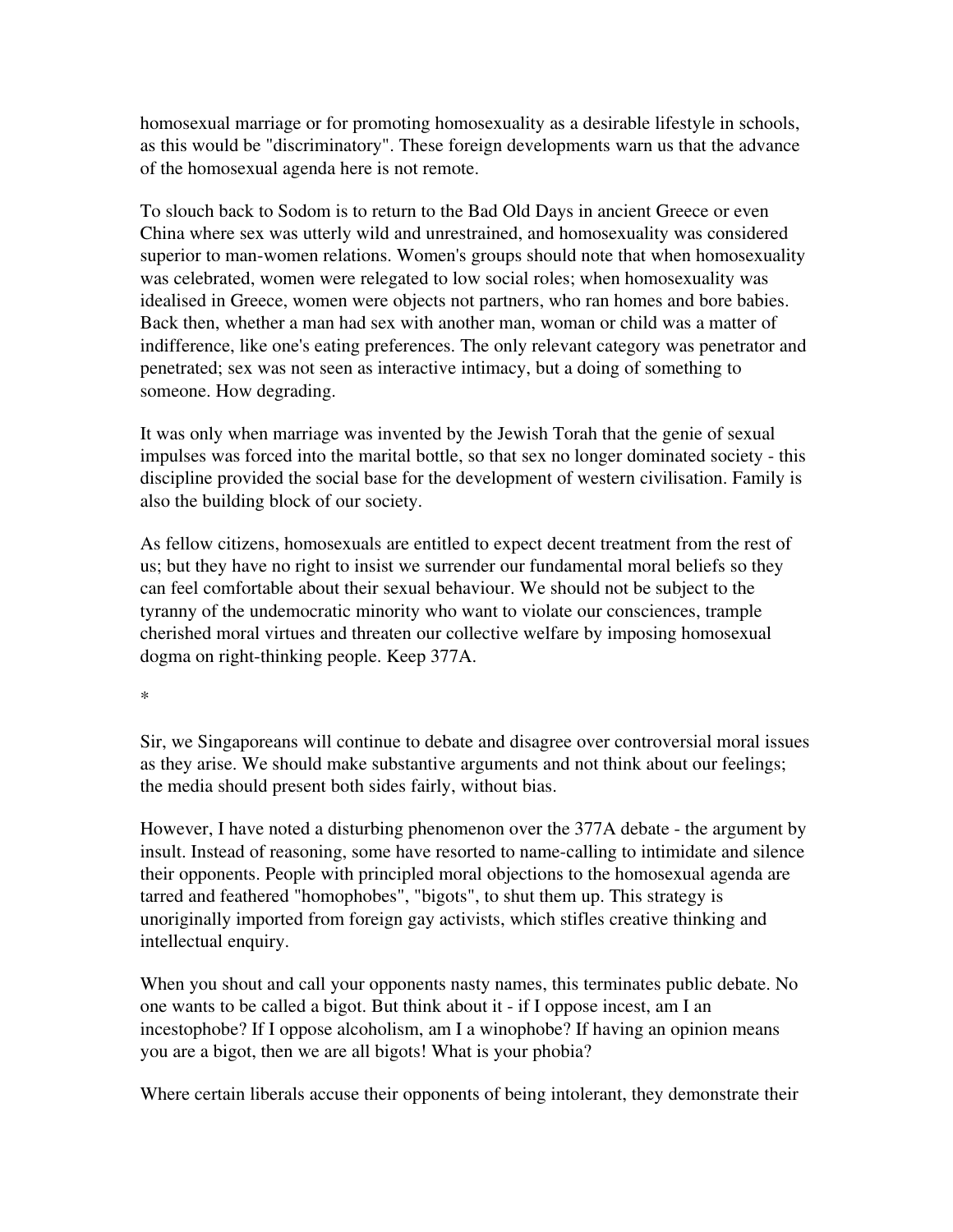own intolerance towards their opponents! They are hoist on their own petard, guilty of everything they accuse their detractors of! Full of sound and fury, signifying nothing.

One of my colleagues, a young professor, suffered these vicious tactics when the Straits Times published an article this May where Yvonne Lee argued against repealing 377A. This well-researched, cogent article so incensed homosexual activists that they flooded her with a torrent of abusive, lewd emails and wrote to her Department Head calling for her to be removed from her job. This appeared to be a coordinated campaign.

We academics are used to disagreement, but why write to her employer and threaten her livelihood? Why vilify someone and seek to assassinate their personal and professional reputation? I hope this House joins me in deploring these malicious attacks which also assault academic freedom. She is owed an apology. I would be ashamed to belong to any academic institution that cravenly bowed down to such disgraceful bully-boy tactics.

This August, I had my own personal, unpleasant experience with this sort of hysterical attack. I received an email from someone I never met, full of vile and obscene invective which I shall not repeat, accusing me of hatemongering. It cursed me and expressed the wish to defile my grave on the day 377A was repealed.

I believe in free debate but this oversteps the line. I was distressed, disgusted, upset enough to file a police report. Does a normal person with a conscience to filter impulses, go up to a stranger to express such irrational hatred?

Smear tactics indicate the poor quality of debate and, also, of character. Let us have rational debate, not diatribe and deception, free from abusive rhetoric and childish tantrums. As Singapore approaches her Jubilee, my hope for the post-65 generation is that we will not become an uncivil civil society borne from an immature culture of vulgarity which celebrates the base, not the noble.

\*

Mr Deputy Speaker: Order. You have three minutes left, Prof. Thio.

Prof. Thio Li-ann:

Thank you. I speak at the risk of being burned at the stake by militant activists. But if we do not stand for something, we will fall for anything. I was raised to believe in speaking out for what is right, good and true, no matter the cost. It is important in life not only to have a brain, but a spine.

One of my favourite speeches by PM Lee, which I force my students to read, is his Harvard Club speech two years ago where he urged citizens not to be "passive bystanders" in their own fate but to debate issues with reason and conviction. I took this to heart. To forge good policy, we need to do our homework and engage in honest debate